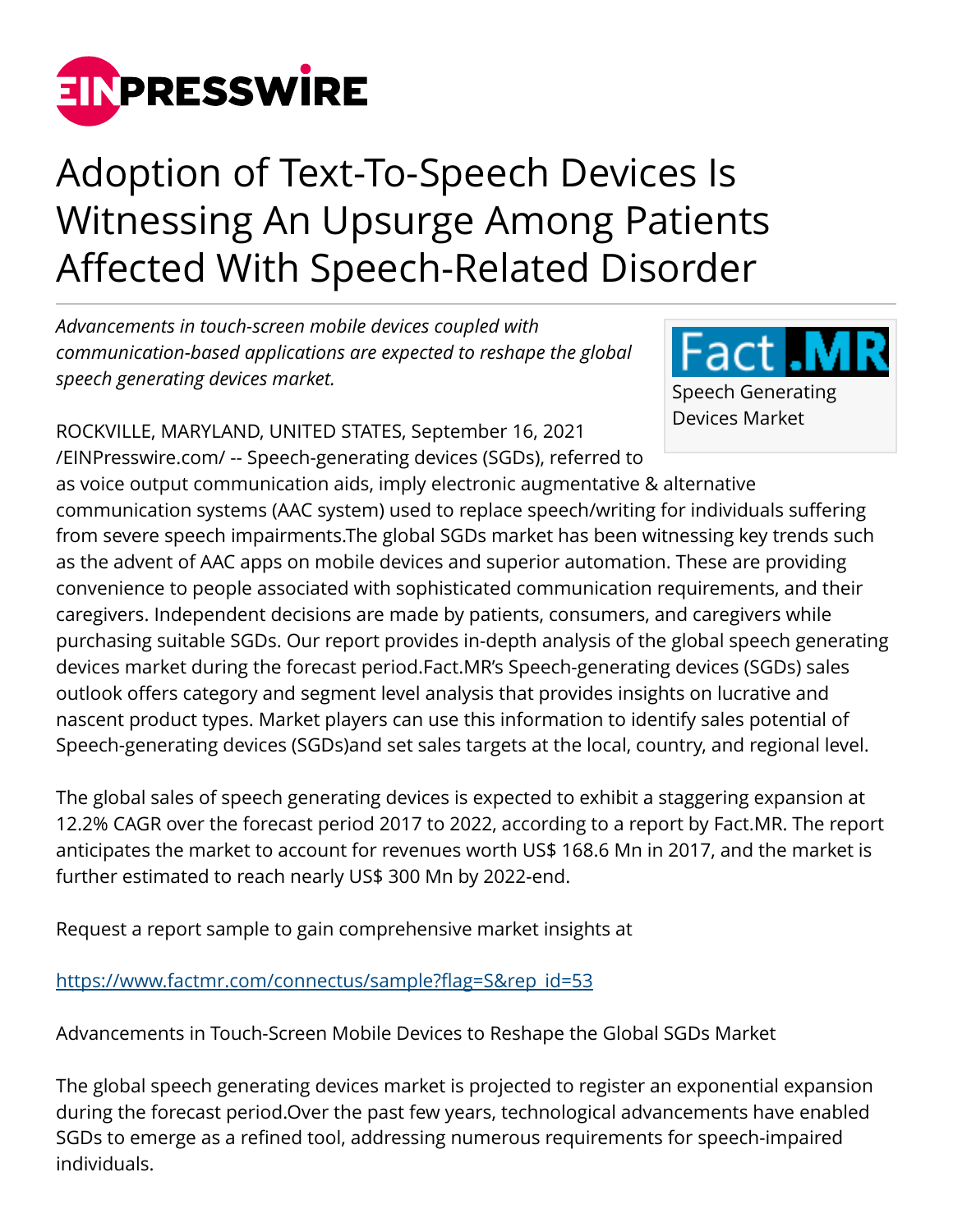A wide number of speech generating devices available in the market are based on a variety of cognitive and physical abilities, including symbol systems, text-based communication devices, eye tracking systems, and tongue switches. Advancements in touch-screen mobile devices coupled with communication-based applications are expected to reshape the global speech generating devices market. The convenience offered by the small-size, lightweight, and touchscreen interface has made the big and heavy versions of SGDs obsolete. Company and brand share analysis on Speech-generating devices (SGDs) reveals how much market share is captured by Tier 1, Tier 2, and Tier 3 players.

Key players in the Global Speech Generating Devices Market

Abilia Toby Churchill Limited AMDi Saltillo Corporation Zyteq Pty Ltd. Tobii Dynavox Prentke Romich Company Inc. Lingraphica **Textspeak** Zygo USA.

Projections for the Global Speech Generating Devices Market

North America will continue to be the most lucrative region for growth of the speech generating devices market, followed by Europe. Revenue from sales of speech generating devices in North America is expected to reach US\$ 126.7 Mn by 2022-end.

Sales of speech generating devices in Asia-Pacific excluding Japan (APEJ) will continue to register the fastest expansion during the forecast period.

Synthesized speech devices will remain preferred among products in the market, followed by picture communicators.

Sales of text-to-speech devices are expected to register the highest CAGR in the market through 2022.

On the basis of display, although static display for speech generating devices will remain soughtafter in the market, sales of dynamic display will exhibit a comparatively faster expansion throughout the forecast period.

Specialty clinics are expected to remain the largest distribution channel for sales of speech generating devices, expanding at the highest CAGR through 2022.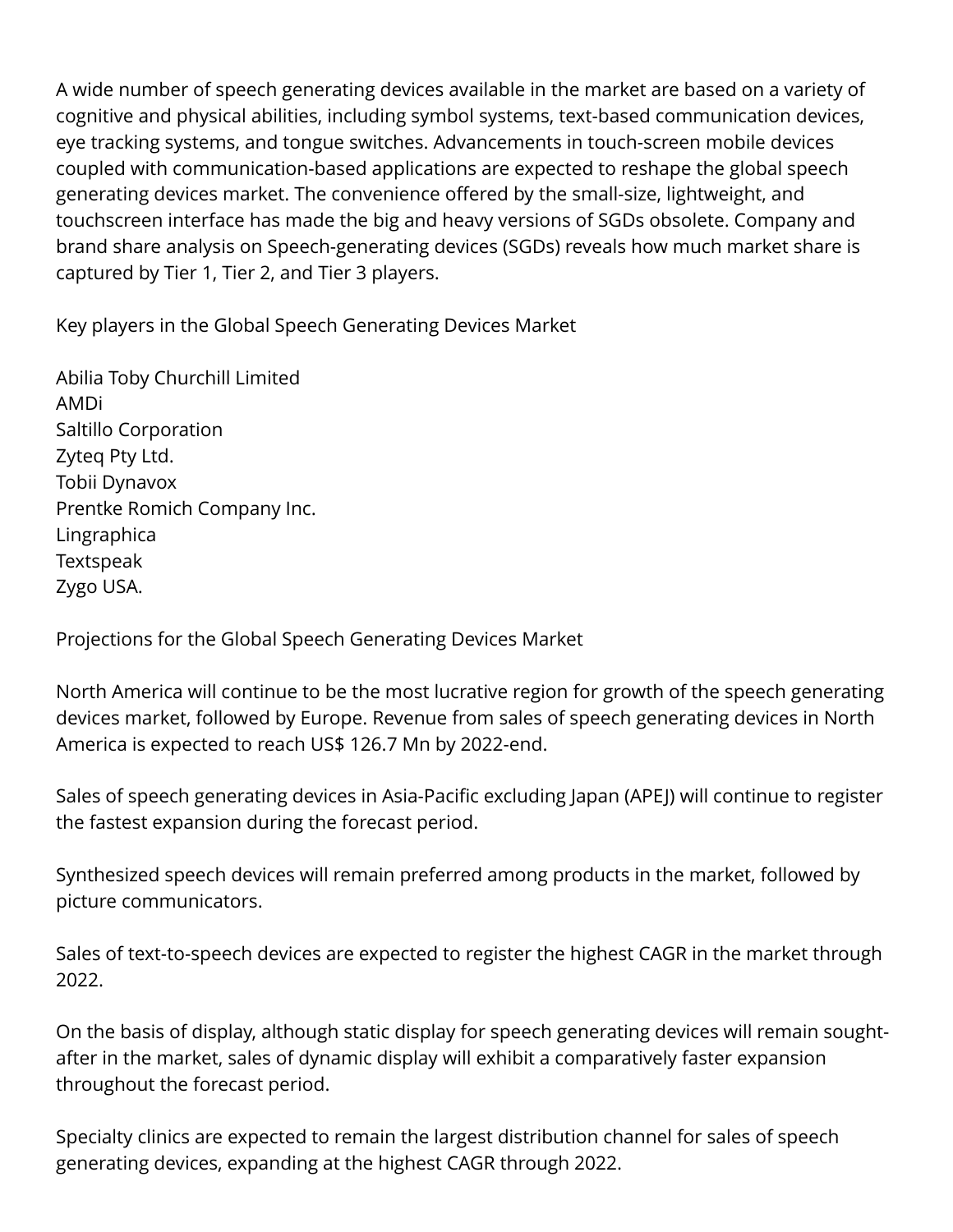Hospitals will continue to hold second position in the market based on distribution channel, to account for more than US\$ 100 Mn by 2022-end.

By technology, manual speech generating devices will witness largest adoption, followed by head tracking and eye tracking technology-based speech generating devices.

Speak to Research Analyst:

[https://www.factmr.com/connectus/sample?flag=AE&rep\\_id=53](https://www.factmr.com/connectus/sample?flag=AE&rep_id=53)

Speech Generating Devices Market Segmentation and Forecast Global Speech Generating Devices Market Analysis and Forecast By Product Type

Synthesized Speech Devices Speech Generating Devices Text-to-speech Devices Speech Generating Devices Picture Communicators Speech Generating Devices

Global Speech Generating Devices Market Analysis and Forecast By Display

Static Display Speech Generating Devices Dynamic Display Speech Generating Devices

Global Speech Generating Devices Market Analysis and Forecast By Distribution Channel

Hospitals Speech Generating Devices Specialty Clinics Speech Generating Devices E-commerce Speech Generating Devices

Global Speech Generating Devices Market Analysis and Forecast By Technology

Manual Devices Speech Generating Devices Head Tracking Technology Speech Generating Devices Eye Tracking Technology Speech Generating Devices

Explore All Opportunities of Speech Generating Devices Industry:

<https://www.factmr.com/checkout/53>

Key Country-wise Inclusions

• US Speech Generating Devices Market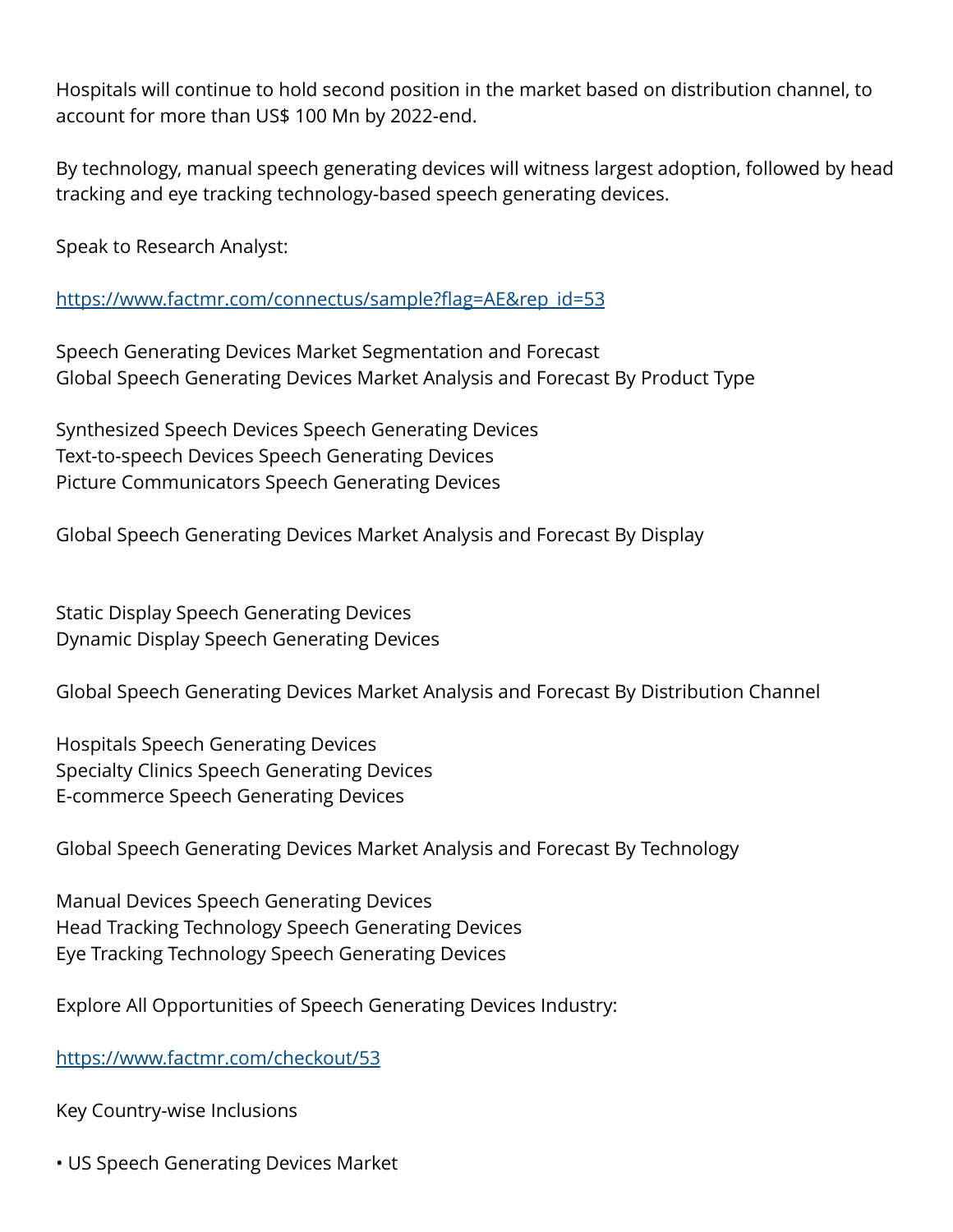- Canada Speech Generating Devices Sales
- Germany Speech Generating Devices Production
- UK Speech Generating Devices Industry
- France Speech Generating Devices Market
- Japan Speech Generating Devices Supply Assessment

Highlights from the Report Include

Patent analysis of the global speech generating devices market Detailed overview of the parent market Identification and Understanding of the global SGDs market Recent industry developments and trends Information imperative for market players for sustaining and enhancing their market footprint Projected, current and historical market size, in terms of value and volume Changing market dynamics

Explore Fact.MR's Coverage on the Healthcare Domain

Hemoconcentrators Market (<https://www.factmr.com/report/hemoconcentrators-market> ): A recent study by Fact.MR on the Hemoconcentrators Market offers a 10-year forecast analysis for the period 2021– 2031. The study analyzes key trends that are currently influencing the growth of the market. This report covers key dynamics, including drivers, restraints, and opportunities for leading market players along with key stakeholders and emerging players.

Contact Cast Systems Market( <https://www.factmr.com/report/contact-cast-systems-market> ): Fact.MR's extensive coverage of the Contact Cast Systems Market offers in-depth insights into the prominent growth dynamics that are likely to aid the expansion of growth prospects in the near future. Data has been presented in the form of key segments across prominent geographies, along with important information concerning key manufacturers operating within the industry.

Bioelectric Medicine Market[\(https://www.factmr.com/report/bioelectric-medicine-market](https://www.factmr.com/report/bioelectric-medicine-market) ) : The Bioelectric Medicine Market study published by Fact.MR offers an unbiased analysis of the prominent drivers, opportunities, and trends expected to shape future expansion outlooks. The report provides a comprehensive assessment of the prominent segments and geographies which are likely to benefit market players in the forthcoming years.

## About Fact.MR

Market research and consulting agency with a difference! That's why 80% of Fortune 1,000 companies trust us for making their most critical decisions. We have offices in the US and Dublin, whereas our global headquarter is in Dubai. While our experienced consultants employ the latest technologies to extract hard-to-find insights, we believe our USP is the trust clients have in